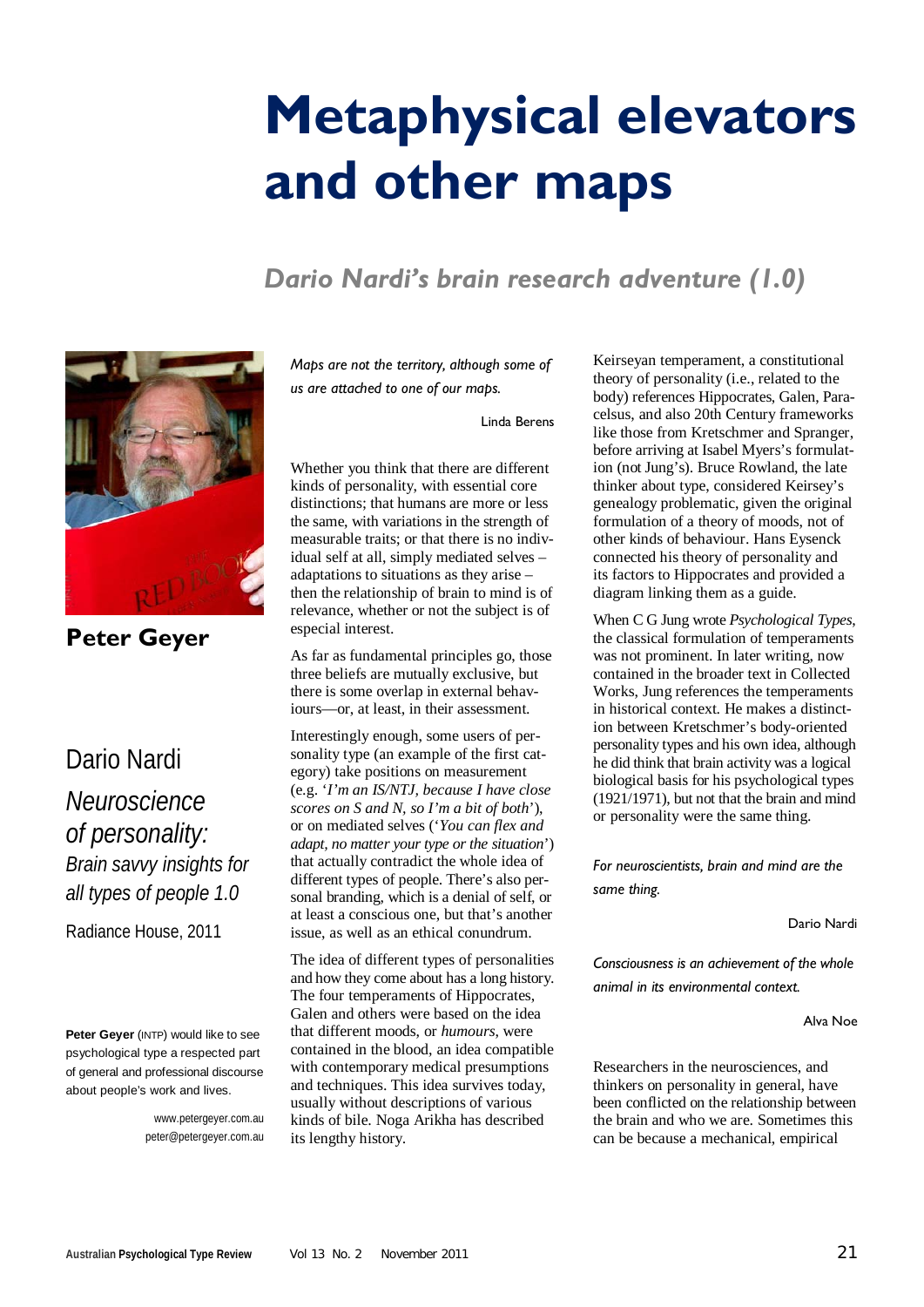

# **A combination of research report and workbook**

position is taken on research – for example, the observation and measurement of brain electrical activity or blood flow via tasks suited to laboratories, but perhaps not life. Much research on emotions appears to be of this kind, a kind that suggests researchers have a limited idea of what personality might be, and that the research methodology used might predetermine a result. It can also be relevant where the researcher sits on the line between nature and nurture, a kind of imaginary model for two entangled processes.

The use of rats and mice in experiments, an interesting topic in itself (Lemov 2005), has its limitations, particularly regarding personality, where a term such as 'fear' describes something different in rats than in humans. Jerome Kagan has pointed out that people get annoyed when researchers tell them they have no self, as it contradicts their own experience (Kagan 2008).

What the brain does, how adaptable it is, and where the mind is located are topics that generate much debate. in his history of memory, Kurt Danziger discusses the idea that ancillary devices such as computers, diaries and the like are considered to be part of human memory, as they contain data that no longer has to be recalled in the mind, but can be accessed outside the body (2008).

This kind of idea is compatible with the notion of a 'social mind' (Valsiner, van der Veer 2000). Evan Thompson takes a general biological approach to the idea of mind itself (2007).

Terms to describe the brain have changed over time. A decade or so ago, computer– based metaphors led to the idea of the brain as hardwired—but arguments around the level of rigidity in brain structures and evidence of the adaptability of the brain in the lives of several individuals have challenged the utility of that metaphor (Doidge 2007; Clark and Grubstein 2008).

Observations that the brain itself is cobbled together in a makeshift kind of way and not a perfect machine have made the field a little more jumbled than some with a reductionist bent might like, although that is much more attuned to reality (Marcus 2008).

## **Type and the brain**

The contentiousness of psychological type from the mainstream perspective of empirical psychology, as well as an interest in the mind and brain that goes back to Jung, have meant a small but continuous interest in whether type preferences can be located in the brain, or otherwise inferred.

At the APT International conference in Baltimore in 2007, the neuroscientist Elkhonon Goldberg presented engagingly and knowledgeably on his work (2001, 2005) in a way that was full of inference to the kind of processes presumed by type theory, without mentioning type at all. For me, it was a highlight of the event; it also left a few attendees cold.

The Research and Theory symposium at the APTi conference in Boston in 1997, which I attended, was organised by James Newman, and provided presentations on type and brain research by Newman and Martha Alcock, and by Carolyn Barnes and Donald Johnson. The symposium also featured the inventor of Emotional Intelligence, John Mayer, and clinical researcher Theodore Millon.

Newman, Lenore Thomson and Henry L (Dick) Thompson are the major figures who have used brain metaphors and models to explain type preferences and their presumptions. Newman and Thompson also engaged in researches, Newman with the neuroscientist Bernard Baars.

In their expositions, both Newman and Thompson use a modular approach invoking left and right brain – an approach still used in the Hermann Brain Dominance Model and in educational and business workshops, notwithstanding its lack of veracity, critiqued outside the realm of type by William Uttal (2001), who made links between this method and the nowdiscredited phrenology.

## **Dario Nardi**

As with the three people mentioned above, Dario Nardi prefers INTJ, a type that seems more inclined than others to be interested in the neurosciences and various models. Dario is the best known of what might be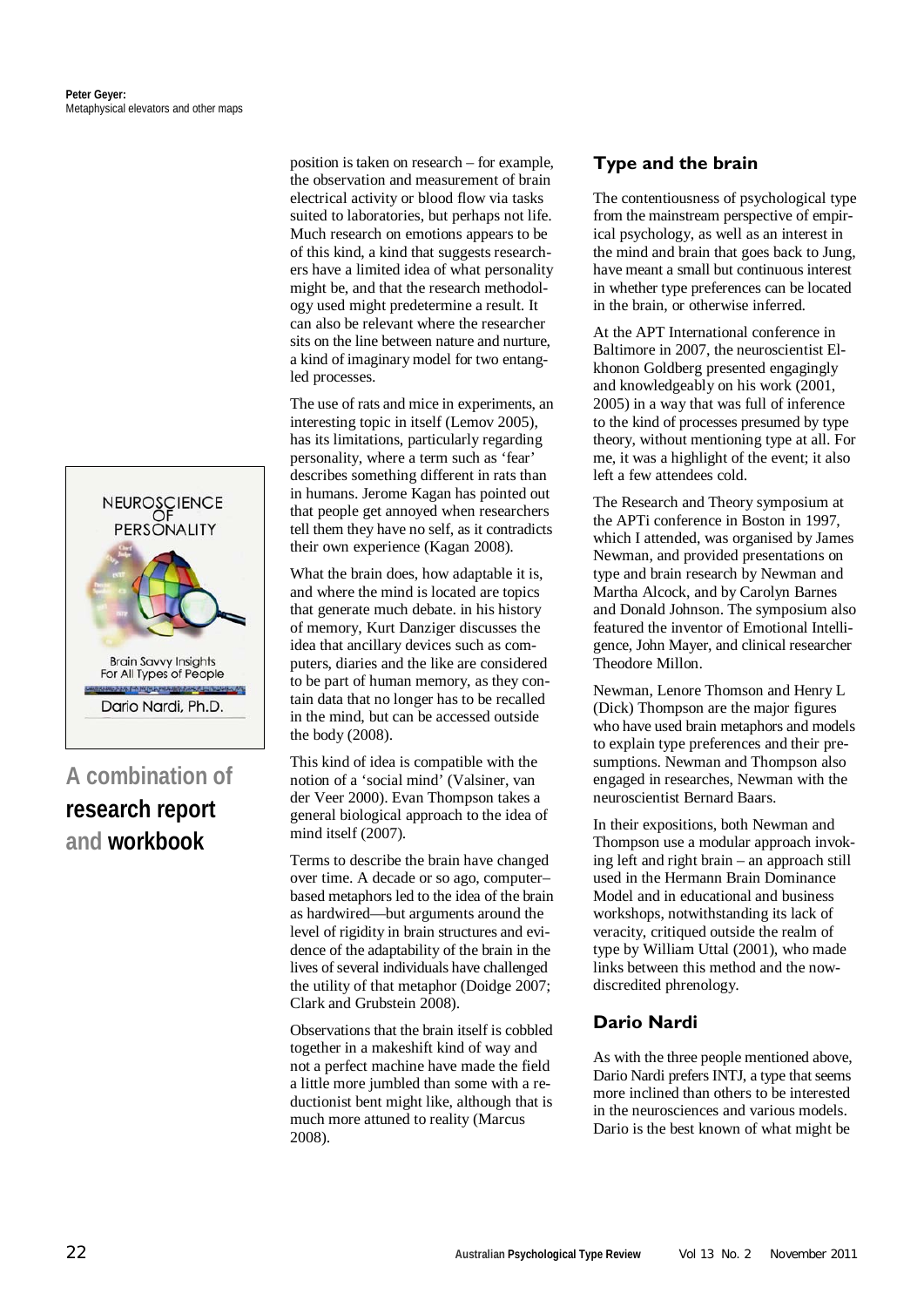called a younger generation of practitioners contributing to type thought and practice.

Dario has been using type for the best part of two decades. He made his first appearance at an international type conference, with Linda Berens, in 1999 at Scottsdale, Arizona, where I first met him. Our paths have crossed regularly since then, particularly in forums intended for serious discussions of type theory. We are currently colleagues in 'Consilience', a forum on type theory and research instigated and coordinated by Roger Pearman.

Dario has written several publications under the broad umbrella of the temperament and 8-Function model schools, although it should not be inferred from this that he is not an independent thinker. He holds a faculty position at the University of California (Los Angeles), from whence his research originates and where he undertakes a variety of other activities.

The publication under review here is his first book-length work. Some of the work has been presented at type conferences in the USA, Europe and New Zealand, and relevant workshops are also available.

### **The work**

*My book is a narrative of experience.*

Dario Nardi

*Neuroscience and Personality* operates as a combination research report and workbook, in which Dario presents the results of a five-year continuing study. The text is clear and breezy in style, which makes for easier understanding of what might be a daunting subject. The author describes it as a 'practical guide', and the workbook component allows for some self-assessment and reflection whilst engaging with the book, if that is an inclination.

Research background is provided, including relevant theory (neuroscience and type), methodology, some case study reports, and other observations. The explanations of the theory set the context for explaining the research, particularly choice of research method.

*I didn't want to pre-design, because I didn't know what I was looking for.*

#### Dario Nardi

Dario's research methodology is a combination of the usual neuroscientific approaches with ethnographically-oriented research strategies such as feedback and discussion, and he outlines the method clearly in the book. Elsewhere he has called it a 'situated research paradigm'. It also demonstrates that the author knows what he's talking about in both areas and can express his knowledge confidently.

The research aim was to investigate whether people of different type preferences or codes use different parts of their brains (in this case, the neo-cortex) by performing different tasks, which Dario describes, in an EEG laboratory setting that allows for informality. This is in some ways a modest goal, but it's important and significant in itself, mostly because no-one else has attempted it.

Dario describes the neo-cortex as an area of higher cognition, and says his research doesn't look deep into the brain, to the area of primal emotions. In any case, the limbic system is a dark area, even for neurologists.

In the neo-cortex there are apparently 16 different areas accepted as a kind of map in the neuroscientific field. These don't have anything to do with the 16 types (or any other group of 16), and are 'arbitrary to some extent', which means that boundaries are fluid, not defined by walls or structures. These categories and labels from conventional neuroscience are used to explain activities in particular brain regions are about and what they might mean, and these categories are used in comparison between the types.

#### *Brain research with preferences doesn't work.*

#### Dario Nardi

A key point Dario makes is that researching using type dimensions simply does not work. This points to difficulties with the Five-Factor Model, a measurement construct in that regard. This raises a query



**Dario Nardi presents the results of a five-year study**